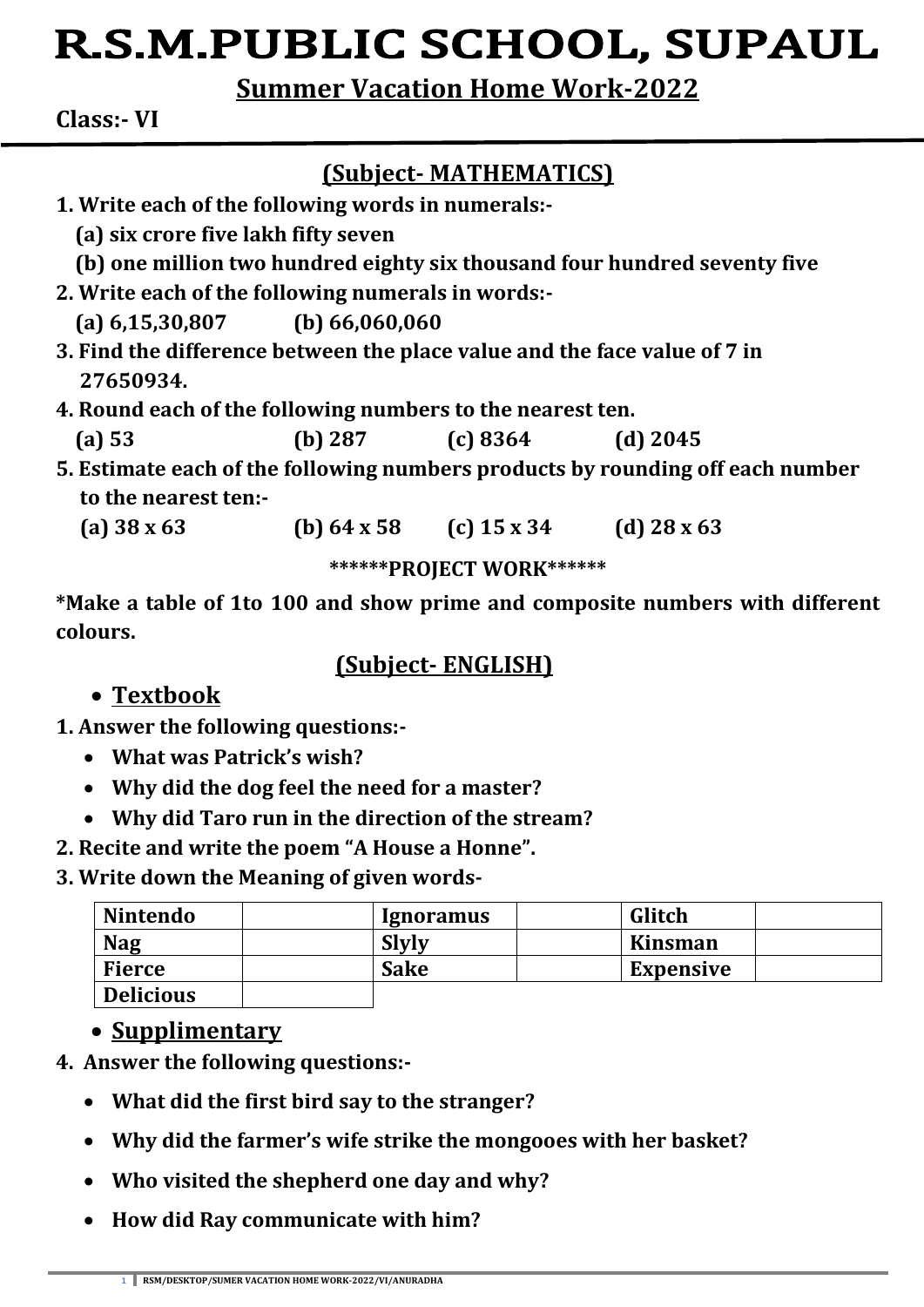## • Grammar/Working with language

#### 5. Complete each of the following phrases with a suitable words:

| $a$ ---------------------- of ships  | a --------------------- of stick     |
|--------------------------------------|--------------------------------------|
| $a$ --------------------- of flower  | a ---------------------- of sheep    |
| $a$ ---------------------- of chicks | $ a$ ---------------------- of fish  |
| a ---------------------- of cattle   | $ a$ --------------------- of wolves |

6. Make nouns from the word given below by adding -ness or -ity:-

| honest ----------------  | kind ------------------ | cruel -------------------             |
|--------------------------|-------------------------|---------------------------------------|
| calm ------------------- | 'sad ------------------ | $\frac{1}{2}$ active ---------------- |
| creative -------------   | sincere --------------  | cheerful -------------                |
| bitter ----------------- | sensitive ------------  |                                       |

# (विषय – हिन्दी)

- 1. पठित कविता के आधार पर चिडिया किस रंग की है?
- 2. चिडिया को किन-किन चीजों से प्यार है?
- 3. लेखिका बचपन में इतवार की सुबह क्या-क्या काम करती थीं?
- 4. चिड़िया ने अंडे कहाँ दिए थे और उन्हें सुबह-सवेरे कौन देखा करते थे?
- 5. महाराज दशरथ को किस बात का दुख था?
- 6. महर्षि विश्वामित्र महाराज दशरथ के पास क्यों आए थे?
- 7 निम्नलिखित शब्दों के दो दो पर्यायवाची शब्द लिखें।
	- जल, आग, आँख, आकाश, फूल
- <u>8. निम्नलिखित शब्दों के विलोम शब्द लिखें।</u>
	- उत्थान, अर्थ, अधिक, उचित, आस्तिक
- 9. निम्नलिखित शब्दों के शुद्ध रूप लिखें।
	- साधारन, समाजिक, विषेश, आर्शीवाद, परिक्षा

\*\*\*\*\*\*\* हिन्दी परियोजना कार्य \*\*\*\*\*\*\*

10. 'वह चिड़िया जो' कविता के आधार पर चिड़िया का चित्र बनाएँ।

## (विषय– संस्कृत)

• व्याकरण से  $-$ 

1. अकारान्त पुल्लिंग सर्वनाम पद 'एषः' के तीनों वचनों का प्रयोग करते हुए संस्कृत में वाक्य बनावें ।

- 2. 'एतत्' सर्वनाम के द्विवचन एवं बहुवचन का प्रयोग करते हुए संस्कृत में दस वाक्य बनावें।
- 3. अकारान्त पुल्लिंग 'बालक' का शब्दरूप याद करके लिखें ।
- 4. संस्कृत में पाँच पशु तथा पाँच पक्षी का नाम लिखें।
- 5. किसी पाँच फल का सुन्दर चित्र बनाते हुए संस्कृत में उनका नाम लिखें।

• पाठयपस्तक से  $-$ 

6. निम्नलिखित शब्दों का वर्ण विच्छेद कीजिए।

| विद्यालय | नदी | पस्तक | पिपीलिका                                      |  |
|----------|-----|-------|-----------------------------------------------|--|
|          |     |       | निम्नलिखित शब्दों के द्विवचन एवं बहुवचन लिखे। |  |
| कषक:     |     | शशक:  |                                               |  |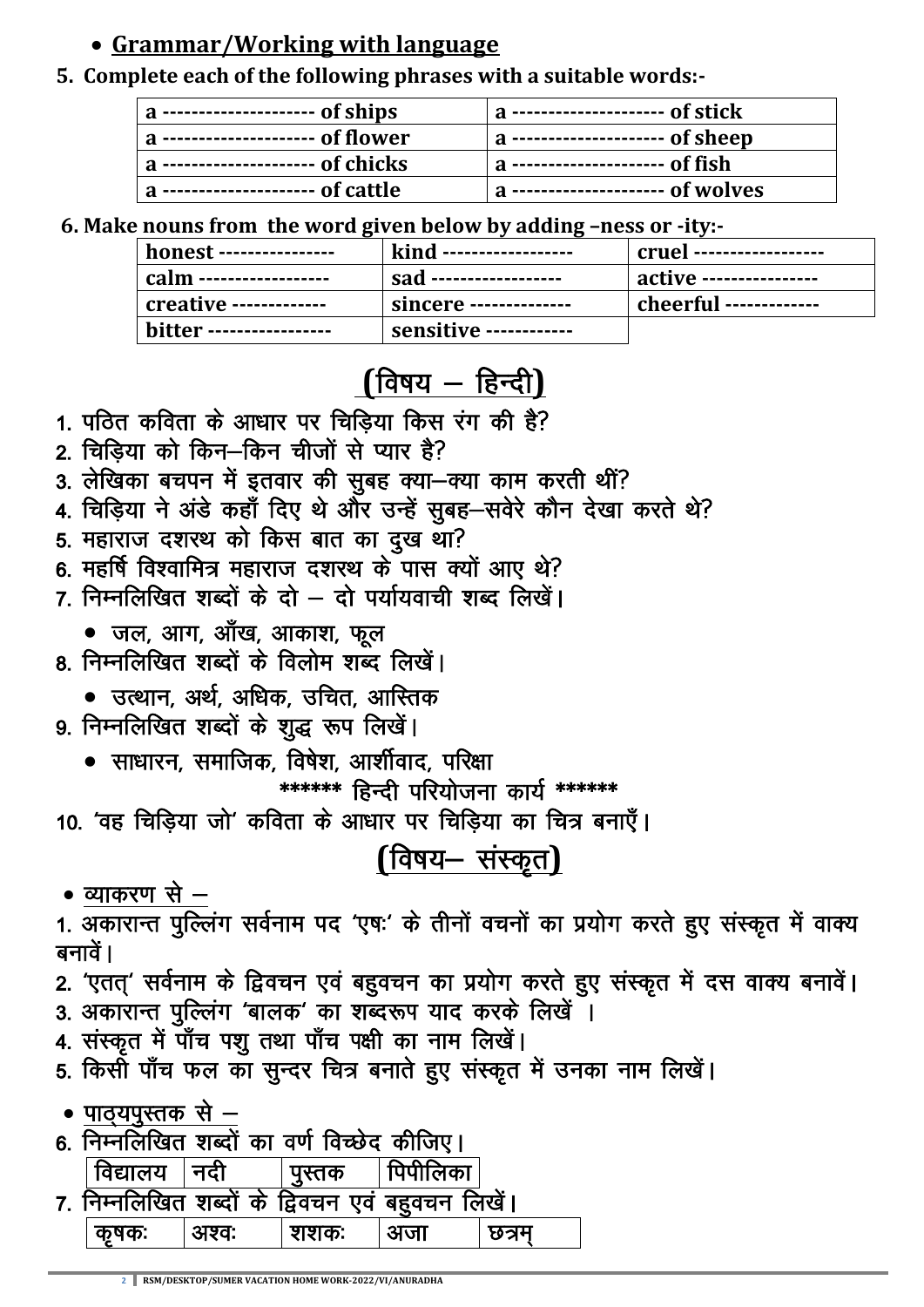- 8. निम्नलिखित एकवचन के वाक्यों को द्विवचन एवं बहुवचन में परिवर्तित कीजिए।
	- $\bullet$  एषः कपोतः अस्ति ।
	- एषा कृषिका अस्ति ।
	- $\bullet$  स: विद्यालयं गच्छति ।
	- एतत् पुस्तकम् ।
- 9. निम्नलिखित संस्कृत शब्दों के लिए हिन्दी अर्थ लिखें।
	- कोकिले उपवर्न पिटिका नौका द्विचक्रिका
- 10. संस्कृत में संख्या एक से दस तक सुन्दर अक्षरों में लिखें।

## **(Subject- SCIENCE)**

**Chapter-1**

**Fill in the blanks with the words given below:-**

**ingredient, honey, sugarcane, plants, animals, edible**

**i) Bees make -----------from nectar of flowers.**

**ii) The eatable parts of plants are called -----------parts.**

**iii) ----------- are required to prepare any dish.**

**iv) Sugar is obtained from a plant called -----------.**

**v) The major sources of food are ----------- and ----------.**

**State True or False:-**

**i) Cauliflower is the leaf of the plant.**

**ii) Carnivores feed on both plants and animals.**

**iii) We eat both leaves and seeds of mustard plant.**

**iv) Humans are omnivores.**

**v) The part of a banana plant not used as food is stem.**

**Answer the following questions given below:-**

**i) Name the process in which seeds like moong and chana are allowed to germinate to obtain more nutritious food.**

**ii) What are major ingredients to kheer? Which of these ingredients come from plants and which from animals?**

**iii) What is food? What are the main sources of food?**

**iv) Name five plants and their parts we eat?**

**v) What are Herbivores, Carnivores and Omnivores? Give examples.**

- **MODEL WORK-**
	- **Make model on weaving with paper strips.**

**Chapter-2**

 **Fill in the blanks with the words given below: proteins, balanced diet, sugar, starch, vitamins, fats**

**i) ----------- helps in protecting our body against diseases.**

**ii) Food containing ----------- are often called body building food.**

**iii) ----------- for the body should contain a variety of food items.**

**iv) Ghee/Oil is rich in -----------.**

**v) Carbohydrates found in our food are in the form of ------- and ----------.**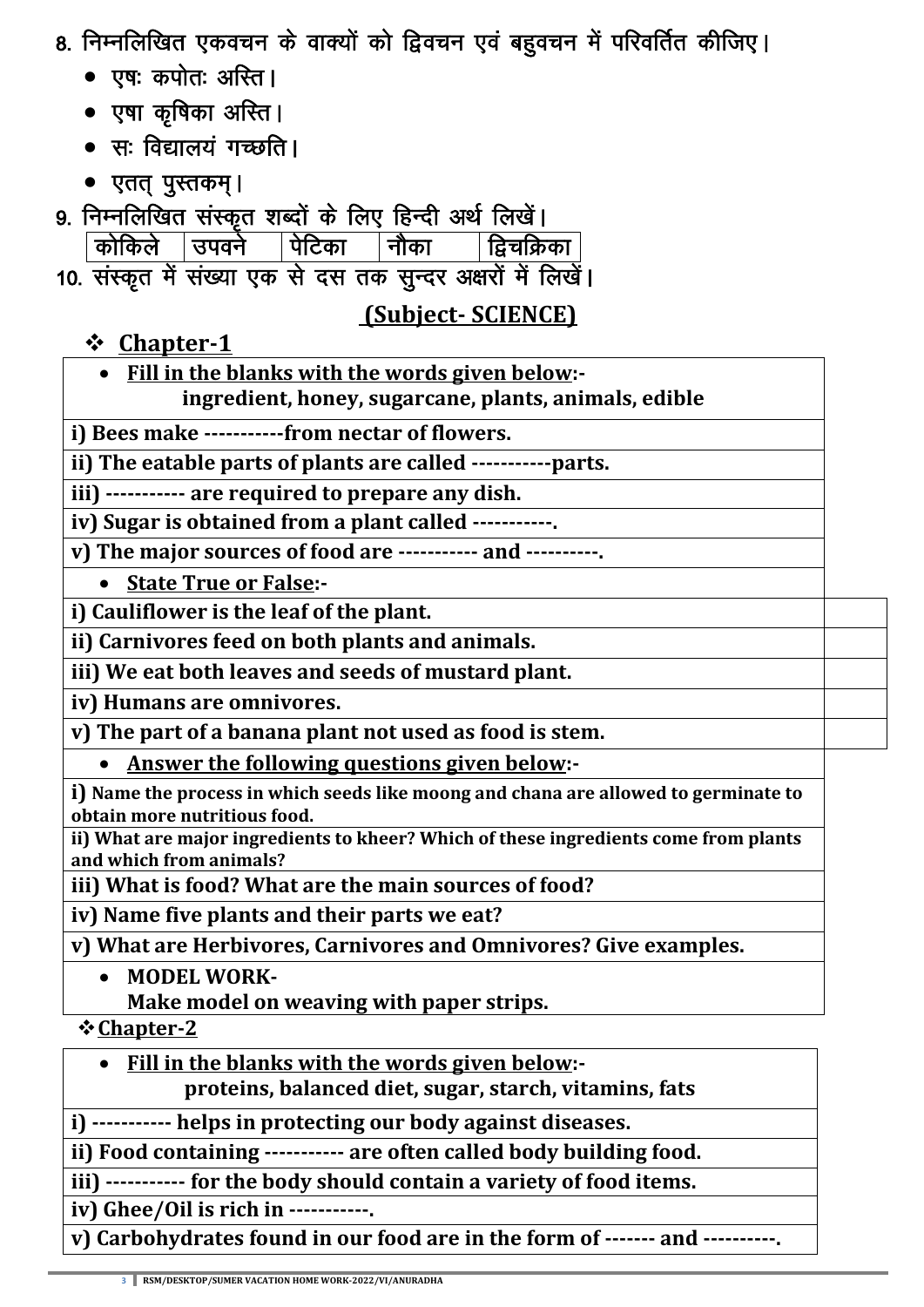**State True or False:-**

**i) Vitamin is known as energy giving food.**

**ii) Washing of rice repeatedly is preferred during cooking.**

**iii) Carbohydrates and fats mainly provide energy to our body.**

**iv) Dietary fibres are also known as roughage.**

**v) Deficiency of vitamin D causes scurvy.**

**Answer the following questions given below:-**

**i) What are the functions of proteins in our body? Name two sources each of plant proteins and animal proteins.**

**ii) State the functions of water in our body.**

**iii) Name important minerals required by our body.**

**iv) Give one food source for the following:-**

**(a) Iron (b) Calcium (c) Phosphorus (d) Vitamin (e) Proteins v) What is balanced diet?**

**vi) What is the cause of disease known as Beri-Beri? Write its main symptons.**

**Chapter-3**

**Fill in the blanks with the words given below:-**

**spinning, fibres, wool, silk, fabric, seeds**

**i) The process of removing-------- from the cotton fibre is called ginning.**

**ii) Yarn is made from -----------.**

**iii) -------- is the twisting together of drawn out strands of fibres to form yarn.**

**iv) Animal fibres are ---------- and -----------.**

**v) A ---------- is made by weaving together fibres.**

**State True or False:-**

**i) Nylon is a synthetic fibre.**

**ii) Synthetic fibre are obtained from animals.**

**iii) Cotton clothes are less comfortable than polyester clothes.**

**iv) Wool and silk are animal fibres.**

**v) The Yarn are made from their strands called Fibres.**

**Answer the following questions given below:-**

**i) Give some name of fabrics from your surroundings.**

**ii) Write the name of unstiched cloth worn by people in India.**

**iii) What is meant by natural fibres and synthetic fibres? Give two examples of natural fibres and synthetic fibres.**

**iv) What type of soil and climate good for growing cotton? Name two states of our country where cotton is mainly grown.**

**v) Name two processes by which fabrics can be made from yarn.**